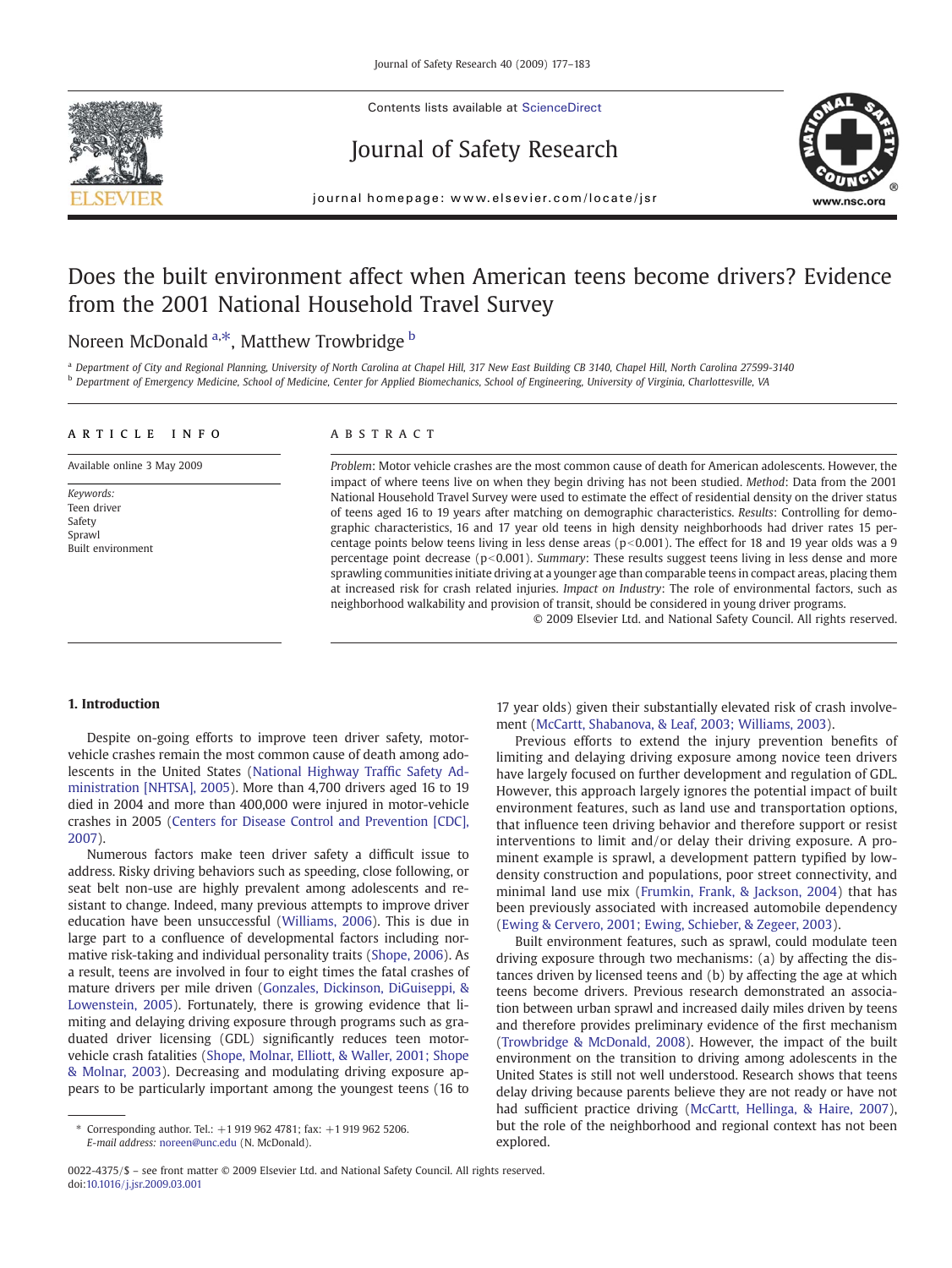We hypothesized that teens living in more compact, denser areas would learn to drive later than teens in more sprawling areas. Analysis of the 2001 National Household Travel Survey bore out this hypothesis, even after controlling for demographic characteristics. We believe the ease and availability of alternative transport options such as public transit, walking, and biking in denser areas makes it less necessary for teens to learn to drive as soon as they are legally able. Confirmation of this hypothesis could have considerable policy and research implications given the demonstrated importance of delaying and limiting driving exposure among adolescents to reduce fatality risk from motor-vehicle crashes.

# 2. Data

Travel and demographic data for 16 to 19 year olds were obtained from the 2001 National Household Transportation Survey (NHTS). The NHTS is a national random digit telephone survey conducted periodically by the Department of Transportation to provide a comprehensive measure of transportation patterns in the United States ([U.S. Depart](#page-6-0)[ment of Transportation, 2004](#page-6-0)). The most recent NHTS, performed in 2001, collected data on 66,000 households between March 2001 and May 2002 and had a weighted person-level response rate of 34.1%. Data collection consisted of three phases. An initial interview documented all individuals and available vehicles in the household. The household was also assigned a 24-hour "travel day" and mailed a diary to record and describe all trips taken during this time period. Individual interviews were conducted with each member of the household to document specifics of their travel. The NHTS datasets include probability weights that incorporate several stages of non-response and non-coverage adjustment based on 2000 national census data to reduce sampling error and bias. Replicate weights allow calculation of standard errors that account for the survey's complex design. A full description of the NHTS sampling scheme and weighting procedure is available online at [http://nhts.ornl.gov.](http://nhts.ornl.gov)

### 2.1. Sample selection

Teens were included in the analysis if they were between the ages of 16 and 19 and lived in census-defined urban areas. Urban households were defined as living in a block group that was an urbanized area, urban cluster, or adjacent to either of these categories. We excluded rural areas from the analysis because many states allow teens to drive early if they are engaged in farm work. Of these 4,905 eligible teens, we removed respondents with missing values for population density ( $n = 1$ ), household income ( $n = 286$ ), race/ethnicity ( $n = 15$ ), whether the teen had a job ( $n = 5$ ), and householder education level  $(n= 130)$ . In addition, only one child per household was included in the sample. This was done to minimize correlation across observational units. The resulting sample size was 3,976 teens, which equates to a weighted population of 9.1 million.

#### 2.2. Driver status

The NHTS asked the householder to report whether each member of the household was a driver. While this question does not address the type of license held (e.g., learner's permit or full license), it indicates that the parent believes the teen is able to drive. To ensure the results of our analysis of the national data were not confounded by state licensing requirements, we also replicated the analysis for individual states. The number of respondents varied by state; we used power analysis to estimate the minimum number of respondents needed to ensure reliable results. To have the probability of rejecting a false null hypothesis greater than 80% (i.e., the power), we estimated that a minimum of 200 respondents per state were necessary assuming a 10 to 20 percentage point differential between the two groups [\(Agresti & Finlay, 1997\)](#page-5-0). The states of Maryland ( $n = 224$ ), New York  $(n=677)$ , Texas (n=329), and Wisconsin (n=1100) met these sample size requirements.

The rules governing teen drivers differed between these states. Table 1 details the applicable regulations during the survey period using data obtained from [Chen, Baker, and Li \(2006\).](#page-5-0) At the time of the survey, New York and Texas did not have a GDL program in place (i.e., there was no mandatory training period imposed on young drivers). However, teens in New York were only eligible to obtain their full licenses at 18 (17 with driver's education), while those in Texas could get them at 16.

At the time of the NHTS, Wisconsin and Maryland had GDL programs in place. However, they had only recently gone into effect (July 1999 for Maryland and July 2000 for Wisconsin). This means that many of the 18 and 19 year olds fell under the previous regulation. While the GDL requirements affected driving supervision, they had almost no effect on when driver's permits could be obtained and the minimum age for full licenses in those two states. The change in rules did not adversely affect our study because we only compared teens of the same age (i.e., those that were under identical licensing regulations).

#### 2.3. Built environment measures

[Handy \(2005\)](#page-5-0) defined the built environment as "consisting of three general components: land use patterns, the transportation system, and design." Studies have operationalized these factors in different ways. We have chosen gross residential population density, measured as persons per square mile, because previous research has shown that it is significantly correlated with travel behavior ([Cervero](#page-5-0) [& Kockelman, 1997; Ewing & Cervero, 2001](#page-5-0)) and is easily available at multiple geographic scales for the entire country. The tradeoff is that it does not readily identify which aspects of the built environment have an influence on behavior and is therefore difficult to link to policy [\(Crane, 2000; Handy, 1996](#page-5-0)). The majority of analyses in our study measure density at the Census block group level. While the area of block groups varies throughout the country, they generally contain between 600 and 3,000 people with a preferred size of 1,500 people [\(U.S. Census Bureau, 2005\)](#page-6-0). Therefore this measure reflects the very local environment – a few blocks in cities and a somewhat larger area in suburban areas. The median value for gross residential density in this study was 2,749 persons per square mile, the 25th percentile was 995 and the 75th percentile was 5,482. For comparison, the density of Manhattan is 66,940; New Haven, Connecticut is 6,558; and Ames, Iowa is 2,352. These densities only reflect where people live and not where they work.

To test the robustness of our findings, we measured density at different scales (e.g., Census tract and county level), and used [Ewing,](#page-5-0)

| $\sim$<br>. . |  |
|---------------|--|
|               |  |

| ------- |                                      |  |
|---------|--------------------------------------|--|
|         | State Licensing Regulations in 2001. |  |

|                                            | Maryland                           | New York                      | Texas | Wisconsin                     |
|--------------------------------------------|------------------------------------|-------------------------------|-------|-------------------------------|
| Age at Permit                              | 15. 9mo.                           | 16                            | 15    | 15, 6 months                  |
| <b>Mandatory Holding</b>                   | $4 \text{ mo}$                     | None                          | None  | 6 months (None                |
| Period                                     | (15 days before<br>7/1/99          |                               |       | before $7/1/00$ )             |
| Supervised Driving                         | 40 (0 before                       | None                          | None  | 30 hours, 10 at night         |
| Hours Required                             | 7/1/99                             |                               |       | (None before                  |
|                                            |                                    |                               |       | 7/1/00                        |
| Minimum Age for<br>Intermediate<br>License | 16.1mo<br>(None prior to<br>7/1/99 | 16                            | None  | 16 (None before<br>7/1/00     |
| Minimum Age for                            | 17, 7 mo.                          | 18 (17 if                     | 16    | 16, 9 months                  |
| <b>Full License</b>                        |                                    | driver's<br>education)        |       | $(16 \text{ before } 7/1/00)$ |
| Nighttime                                  | Yes                                | <b>Yes</b>                    | None  | Yes (Midnight-5 am)           |
| Restriction                                | (Midnight-5 am)                    | $(9 \text{ pm-}5 \text{ am})$ |       | (None before                  |
|                                            |                                    |                               |       | 7/1/00                        |

Source: [Chen et al. \(2006\).](#page-5-0)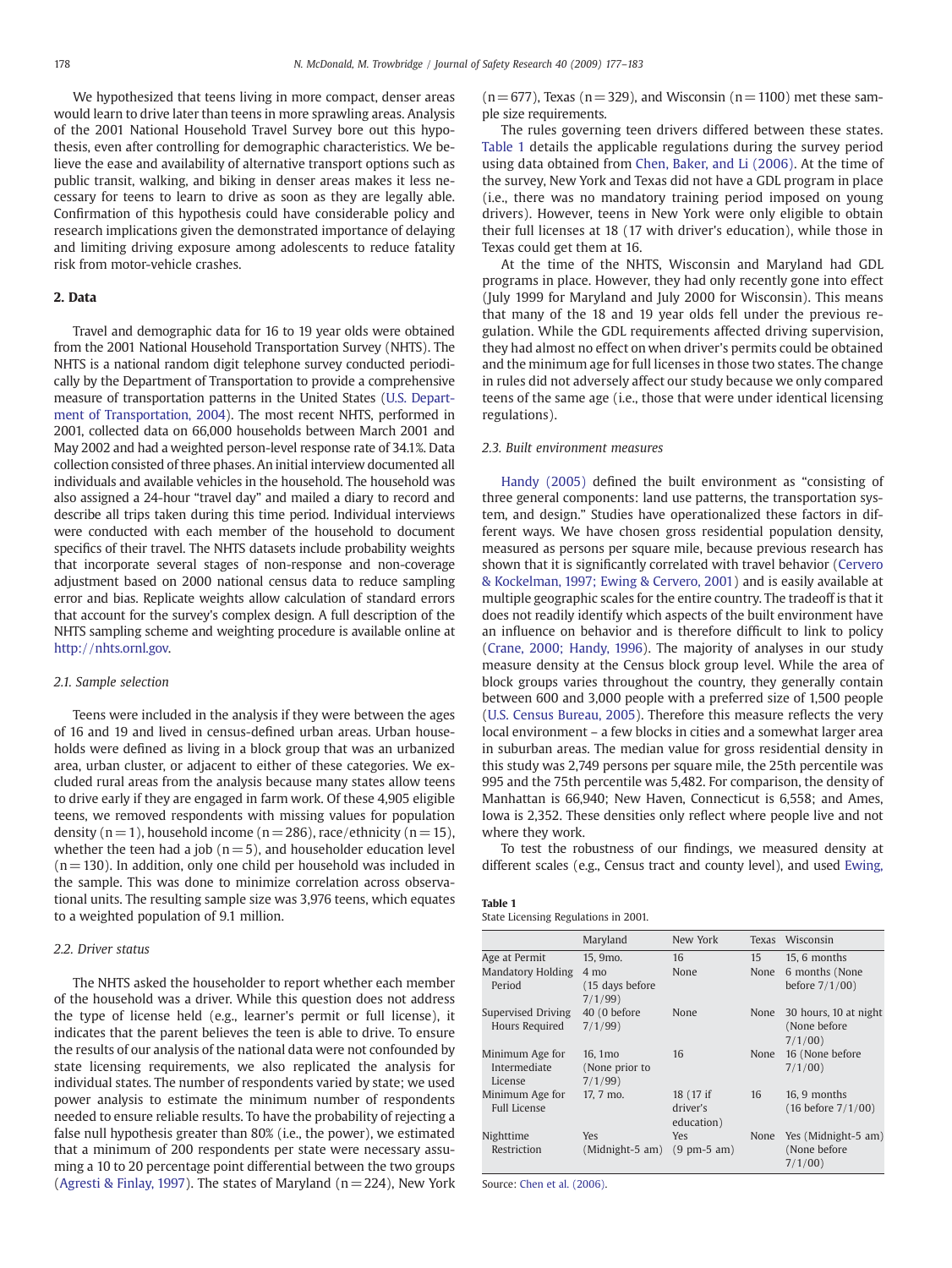[Pendall, and Chen's \(2002\)](#page-5-0) county-level sprawl index. This measure incorporates 22 measures related to 4 factors: residential density, segregation of land use, strength of metropolitan centers, and accessibility of the street network. For example, density is measured by seven variables including: simple population density, percentage of the population living at block group densities less than 1,500 persons per square mile, and estimated density at the center of the area. The continuous index is calculated so that a score of 100 is average. Areas with values above 100 are more compact; those with an index below 100 are more sprawling. The index is only available at the county and metropolitan levels. For counties, the metric ranges from 55 (Jackson County; Topeka KS) to 352 (Manhattan-New York County, NY).

# 3. Methods

The goal of our analysis was to measure the difference in the proportion of teens that are drivers between high and low density areas. Simple comparisons of proportions are not appropriate when other factors such as household income also correlate with density and driver status. Analysts have traditionally used multivariate modeling techniques such as regression to overcome this problem. However, when there is substantial correlation among explanatory variables, regression methods are often inadequate because there are no controls against off-support inference (i.e., the problem of using statistical methods to infer behavior where there are no such respondents). This is particularly problematic in examinations of the built environment where demographic characteristics such as race, ethnicity, and income are often correlated with space. [Oakes and Johnson \(2006\)](#page-5-0) refer to this as "structural confounding."

Therefore we have opted to employ [Rubin's \(1974\)](#page-5-0) model. Under this framework, the goal is to compare the driver status of a teen in a less urban environment with what their driver status would have been if they lived in a more urban environment (and vice versa) by stratifying on key confounding factors. This counterfactual, which is by definition unobservable, is estimated by identifying similar observations. For example, 16 year olds from wealthy households living in a low density area would only be compared to wealthy 16 year olds living in a high density area. The difference in the proportion that are drivers between the two groups is the average treatment effect.

Multiple methods exist for finding comparable respondents. Two of the most commonly used are propensity scoring ([Lunceford &](#page-5-0) [Davidian, 2004\)](#page-5-0) and direct matching [\(Imbens, 2004](#page-5-0)). We used both methods to estimate the effect of the environment on teen driver status. In practice, both estimators returned similar results and therefore only the results of the non-parametric matching estimator are presented.<sup>1</sup> This method does not rely on appropriate parameterization of the propensity score and is therefore more robust than propensity score methods ([Abadie & Imbens, 2007](http://ksghome.harvard.edu/~aabadie/bcm.pdf)).

#### 3.1. Treatment definition

Our measures of the built environment are continuous (e.g., population density and the sprawl index), yet the matching methods are usually implemented with binary treatments. While we are generally reluctant to eliminate information, we have chosen to dichotomize our measures of the environment because simple averages suggest that the effect of the built environment on driver status is not linear.

Because the choice of break-point between high- and low-density is arbitrary, we have tested several possibilities including the 67th, 75th, and 80th percentiles of population density and the sprawl index. In general, the pattern of significance is the same regardless of the

#### Table 2

Comparison of demographics between teens living at block groups densities above the 67th percentile (high density) and below (low density).

| Variable                                       | High Density Areas | Low Density Areas | Difference | p-value |
|------------------------------------------------|--------------------|-------------------|------------|---------|
| Female                                         | 48.6%              | 47.7%             | 0.9%       | 0.611   |
| Age                                            | 17.2               | 17.1              | 0.1        | < 0.001 |
| Teen has job                                   | 43.5%              | 49.5%             | $-6.0%$    | < 0.001 |
| Non-White                                      | 36.5%              | 14.0%             | 22.5%      | < 0.001 |
| Income $(1,000 \text{ } \text{\textsterling})$ | 51.3               | 62.1              | $-10.8$    | < 0.001 |
| Household Size                                 | 4.0                | 3.9               | 0.1        | 0.017   |
| Education of                                   | 3.8                | 4.2               | $-0.4$     | < 0.001 |
| Householder                                    |                    |                   |            |         |

breakpoint. Effect sizes are somewhat larger in absolute terms as the percentile increases as we would expect. We present results that define more urban as being in the top tertile of residential density. This equates to a cutoff of 4,358 persons per square mile. Less urban (control) is defined as living in the bottom 2 tertiles of density. This means that teens receiving treatment would live in environments that are mostly higher-density suburbs. For example, many areas of Nassau and Suffolk Counties on Long Island, New York are in the treatment group. Our treatment definition is broad enough that we are not simply analyzing whether adolescents in major American cities are less likely to be drivers than their peers.

To determine the covariates used in the matching process, we estimated a logit model with driver status as the outcome variable. All significant dummy variables (i.e., minority status and teen has job), as well as the teen's age<sup>2</sup> were required to match exactly.<sup>3</sup> The other variables used to match were significant at the 95% confidence level in the logit model and included: household income, householder education, and household size. We did not include an indicator of household automobile ownership because research shows the number of vehicles in a household is influenced by household location [\(Bhat & Pulugurta, 1998; Train, 1986](#page-5-0)) and it would therefore be improper to include in the matching variables ([Imbens, 2004; Oakes &](#page-5-0) [Johnson, 2006](#page-5-0)). For example, households of similar economic circumstances tend to own more vehicles in suburban rather than urban areas. As Table 2 shows, teens living in high density block groups are different demographically from those in less dense places. For example, teens living in block groups with densities above the 67th percentile were more likely to be in single-parent households, less likely to have a job, more likely to be a racial or ethnic minority, and have lower average household incomes than teens living at lower densities. By matching on these factors, we ensure the reported effects of density on driver status are the results of differences in neighborhood density and not demographics.

To check the robustness of the national findings, several additional analyses were done. First, we conducted state-level analyses for Maryland, New York, Texas, and Wisconsin to eliminate the potential confounding effects of state driver licensing rules in the national sample. For example, if states with higher average densities granted licenses at later ages, this would confound the results. In addition, we tested how the results changed when the scale of measurement of the built environment changed. Specifically, we tested measures of density at the block group, tract, and county levels. Finally, we used another measure of the built environment – the sprawl index developed by [Ewing et al. \(2002\)](#page-5-0) – to see whether the particular choice of built environment metric affected the results.

<sup>&</sup>lt;sup>1</sup> The non-parametric results presented here were estimated using the bias corrected matching estimator developed by [Abadie, Drukker, Herr, and Imbens](#page-5-0) [\(2004\); Abadie and Imbens \(2007\)](#page-5-0) and implemented in the nnmatch function in Stata (Version 9.2, College Station, Texas).

 $2$  We required an exact match for 16 and 17 year olds, i.e. 16 year olds were only compared with 16 year olds. However, we allowed 18 and 19 year olds to be compared with each other. This compromise was necessary since the sample of older teens was smaller.

We also tested models where the teen's state of residence was an exact match variable. The results of these models were comparable to those without matching on state. However, matching on state limited the sample size because some states were largely low density.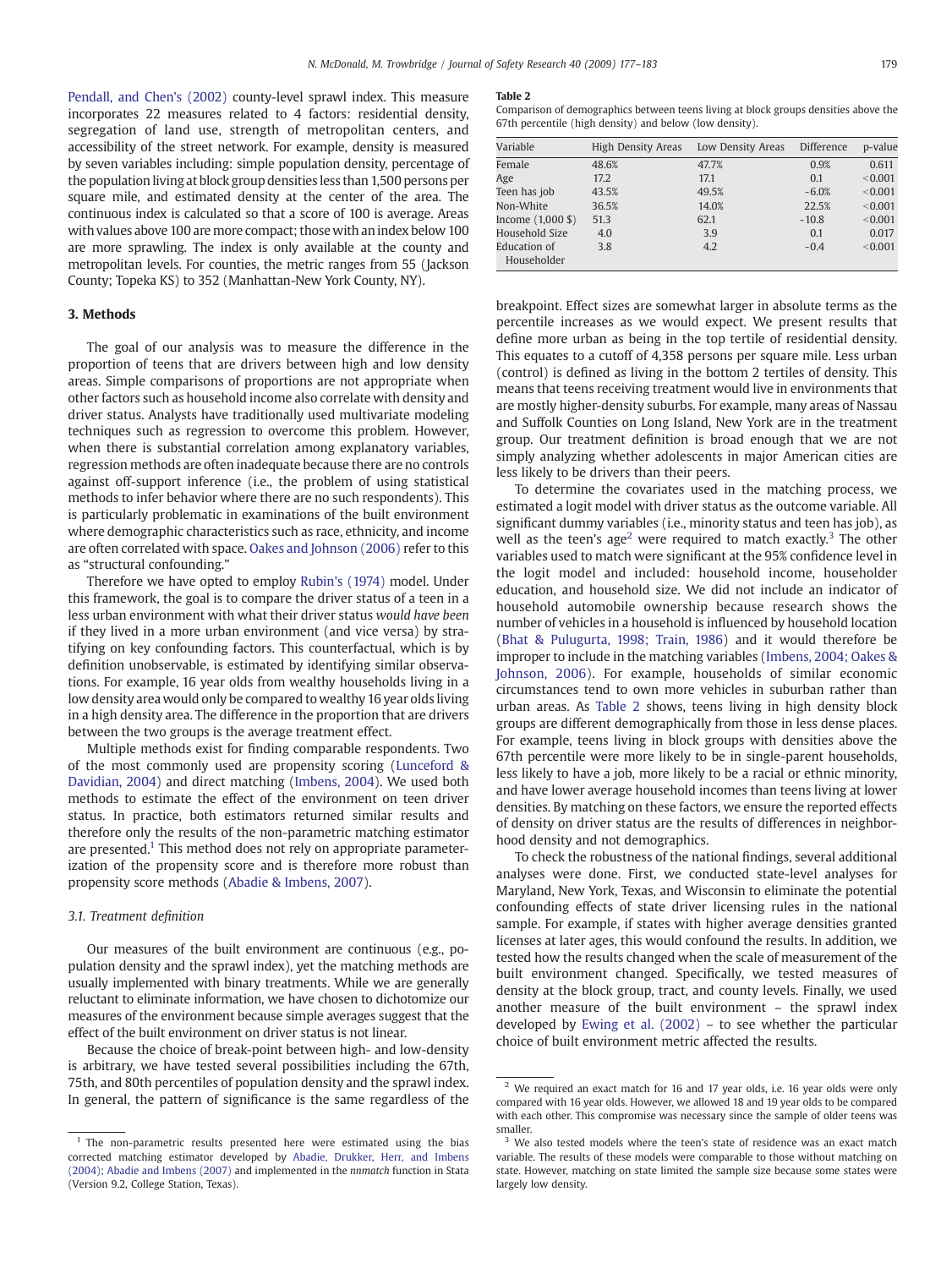# 4. Results

Driver status was closely tied to age. Nationwide, 54% of 16 year olds were reported to be drivers, compared with 82% of 19 year olds (Fig. 1). There were differences in driver rates by state. New York and Maryland had lower driver rates, even after removing teens living in New York City from the analysis. Texas and Wisconsin had higher driver rates at each age and by 19, nearly all teens in those states were drivers. The 'driving' teens also had relatively high levels of vehicle access. Nearly 42% of 16 year-old drivers had primary access to a household vehicle (Fig. 2). Nearly three in four 19 year-old drivers had their own car.

# 4.1. Unadjusted effect of residential density on teen driver status

The proportion of teens that can drive was lowest in the densest places. Fig. 3 shows the proportions of teens that were drivers by population density quintiles. As density increased, the teen driver rate decreased. For example the rate was 45% in the top quintile and 80% in the bottom quintile. Simple t-tests of the difference in the driver rate between the top and lower quantiles also showed driver rates were lower in the denser areas regardless of which quantile was used (Table 3). However, these averages do not adjust for differences in demographic characteristics between high and low density areas.

#### 4.2. Adjusted effects of residential density on teen driver status

After matching on demographic characteristics to ensure only similar teens are compared, we found that the built environment still had a statistically significant effect on whether teens were drivers. The average adjusted effect of living in block groups with densities greater than the 67th percentile (treatment) was a 13 percentage point decrease  $(p<0.001)$  in the teen driver rate compared with those living at block group densities of less than the 67th percentile (control) [\(Fig. 4](#page-4-0)). For reference, the unadjusted difference for that same comparison was 25 points.

The effect of living in a higher density neighborhood on teen driver status was strongest for 16 and 17 year olds [\(Fig. 4](#page-4-0)). For example, 16 and 17 year olds living in the top tertile by residential density had driver rates 15 points lower ( $p<0.001$ ) than their peers even after adjusting for covariates. In comparison, the effect was smaller (9 points,  $p<0.001$ ), but still statistically significant, for 18 and 19 year olds.

# 4.3. Robustness – state licensing regulations

As suggestive as the national findings were, they are not conclusive because the national analysis may be confounded by variation in state





Fig. 2. Percent of Teen Drivers with Primary Access to a Household Vehicle.



Fig. 3. Driver Status by Population Density Quintile: United States, 16-19 years old.

licensing requirements. For example, if less dense states allowed teens to obtain licenses earlier, we could see an effect of the built environment on teen driver status. However, this would be an artifact of state regulations – not teen behavior. To ensure the robustness of our findings, we conducted state-level analyses for Maryland, New York, Texas, and Wisconsin. These analyses confirmed the pattern observed with the national data ([Fig. 5](#page-4-0)). In each state, teens living in dense areas were less likely to be drivers than comparable peers living in less dense areas. For example, the adjusted average treatment effect of living at high density in Maryland was a 20 point decrease in driver rates ( $p = 0.005$ ). In New York, the effect was a 15 point decrease ( $p$ <0.001) for the entire sample or a 9 point decrease ( $p = 0.034$ ) for

# Table 3

Unadjusted Proportions of Teens that are Drivers by Population Density Quantiles: United States.

| <b>Quantile Definition</b>    | High Density<br>(Top Quantile) | Low Density<br>(Lower Quantiles) | Difference | p-value |
|-------------------------------|--------------------------------|----------------------------------|------------|---------|
| Tertile<br>(67th percentile)  | 51.5%                          | 76.6%                            | $-25.1$    | < 0.001 |
| Ouartile<br>(75th percentile) | 49.5                           | 74.9                             | $-25.4$    | < 0.001 |
| Ouintile<br>(80th percentile) | 45.2                           | 74.4                             | $-29.2$    | < 0.001 |
| Decile<br>(90th percentile)   | 37.0                           | 72.0                             | $-35.0$    | < 0.001 |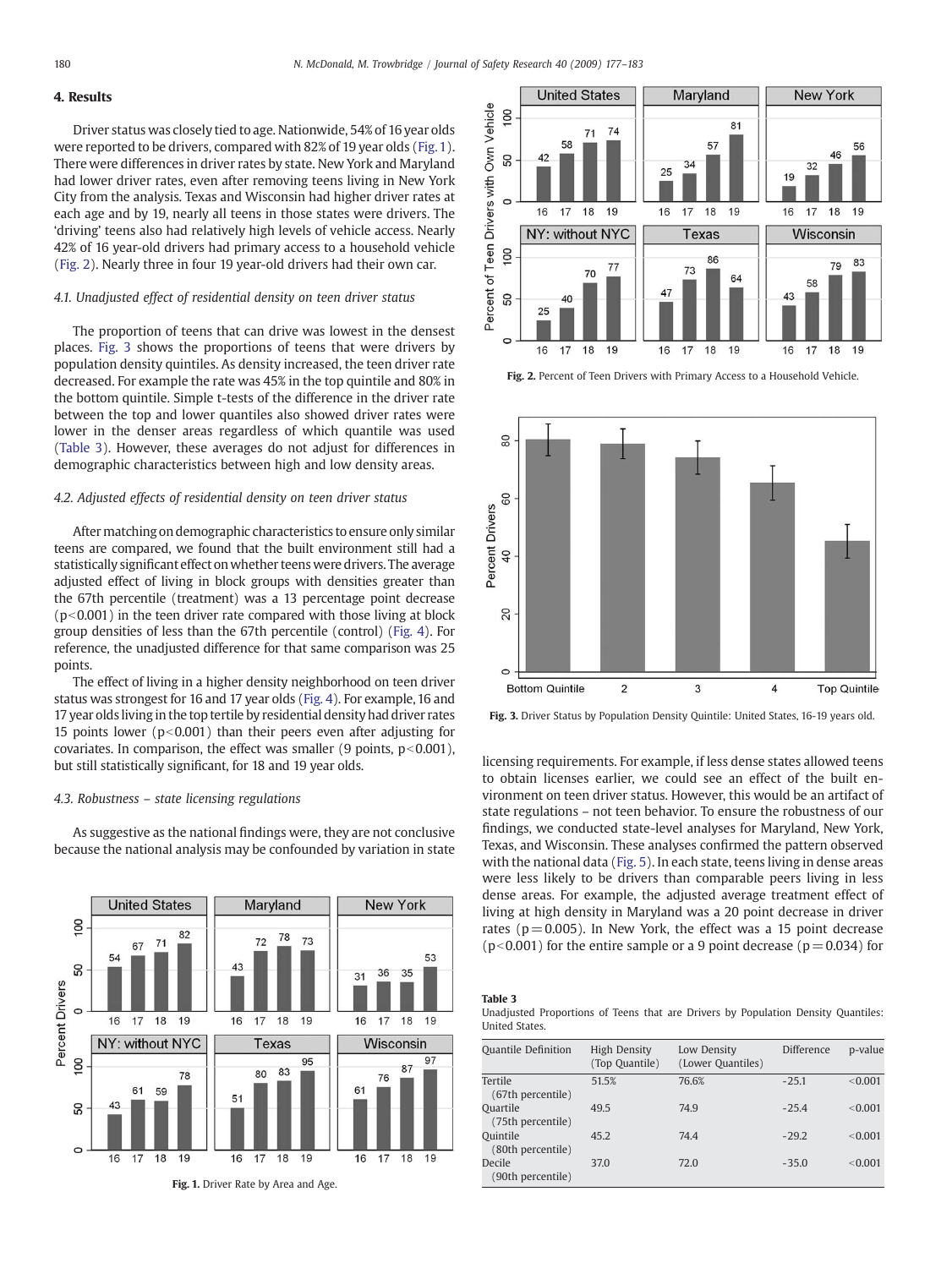<span id="page-4-0"></span>teens living outside New York City. In Texas, the decline was 12.4 points ( $p = 0.049$ ) and 10.0 points ( $p = 0.001$ ) in Wisconsin.

#### 4.4. Robustness – scale and type of environmental measure

From the modifiable areal unit problem (MAUP), we know that correlations among variables may depend on the level of spatial aggregation and that there are no simple ways to predict how spatial scale will affect correlations [\(Fotheringham & Wong, 1991\)](#page-5-0). For example, [Flowerdew, Manley, and Sabel \(2008\)](#page-5-0) found that the spatial scale of the neighborhood significantly affected whether there was an association between place and long-term illness in England. In contrast, [Haynes, Jones, Reading, Daras, and Emond \(2008\)](#page-5-0) found that the "shape and size of neighborhoods had very little effect on the measured variations between areas" in a study of accident occurrence in pre-school British children. Because of this issue, we investigated the effect of spatial scale in our data.

Population density, unlike most other measures of the environment, is readily available at the census block, tract, and county levels. To test the effect of spatial aggregation, we have replicated our analysis at the tract and county levels. For each scale, we re-calculated the 67th percentile (at the national level) and used that to define the treatment groups. The cut points were 3,664 persons per square mile for census tracts and 693 persons per square mile for counties.

The results of this analysis showed no statistically significant differences in the effect sizes estimated with block group, tract, or county-based treatment definitions. In the analysis above, we found that teens living in the top tertile of block group density had driver rates 13 points (95% CI: -16, -10) below that of comparable peers living at lower densities. When treatment was defined at the census tract level, the average treatment effect was a 12 point (95% CI: -15, -9) decline. The respondents lived in 717 counties, but the distribution was uneven with 62% of respondents living in about 10% of all counties in the sample. With a county-level treatment definition, the effect was a 15 point (95% CI: -18, -11) decline. We concluded that our results were not heavily impacted by the level of spatial aggregation.

As discussed above, we used population density as a built environment metric because it is readily available and is correlated with many environmental features such as transit availability, gridded street network, proximate destinations, and mixed land uses. However, we wanted to see if the effect of the environment would still be significant if we measured its effects with another measure. [Ewing et](#page-5-0) [al. \(2002\)](#page-5-0) have developed an index of urban sprawl that incorporates density as well as segregation of land use, strength of metropolitan



Fig. 4. Adjusted and Unadjusted Average Treatment Effect of Living in a High-Density Block Group on the Proportion of Teen Drivers, United States.



Fig. 5. Adjusted Average Treatment Effect and 95% CI of Living in High vs. Low Density by State: 16-19 year olds.

centers, and accessibility of the street network. Analyses at the county level using the sprawl index found that the average treatment effect of living in the top tertile of the sprawl index (i.e., the least sprawling counties) was a 6 point (95% CI: -9, -3) decrease in teen driver rates. This effect size is approximately one-third of that measured with county-level residential density. This suggests that the particular measure of the built environment influences the effect size and that further research should be done to identify which aspects of the environment have the strongest correlation with teen behavior.

#### 5. Discussion

This study provides the first evidence that the place where teens live can affect when they become drivers. The national and state-level analyses suggest that 16 and 17 year olds living in denser neighborhoods had driver rates 15 percentage points below those of comparable teens living in less dense areas. The effect is weaker for 18 and 19 year olds, but still statistically significant. Together these data suggest that the characteristics of denser, more compact places are associated with a delay in teens becoming drivers. This is important because 16 and 17 year olds have the highest crash rates and any factors that reduce their driving exposure deserve attention. Also previous research on the factors affecting when teens become drivers has not considered the effects of the built environment ([McCartt et al., 2007](#page-5-0)).

In order to translate these findings into an intervention, further questions must be answered: Why is there a difference in behavior between compact and sprawling locations? What is it about denser places that make teens less likely to get their drivers licenses? While further research using qualitative methods and a prospective methodology will be needed to fully address these questions, existing research provides some possible explanations. Dense, urban places tend to have some features in common. Common destinations such as schools, shopping, and recreation are often close to residences. Transit service is usually much better in denser places. Both of these factors make it easier for teens to get where they want to go without driving.

Recent research in physical activity has underscored the association between proximate destinations and walking ([Lee & Moudon,](#page-5-0) [2006; McCormack, Giles-Corti, & Bulsara, 2008](#page-5-0)). If the presence of proximate destinations and a safe infrastructure for walking also delay teens becoming drivers, there are intervention synergies. Perhaps efforts at using urban design to make neighborhoods more walkable will make it more attractive for teens to delay driving. If true, this would substantially increase the public health case for environmental interventions.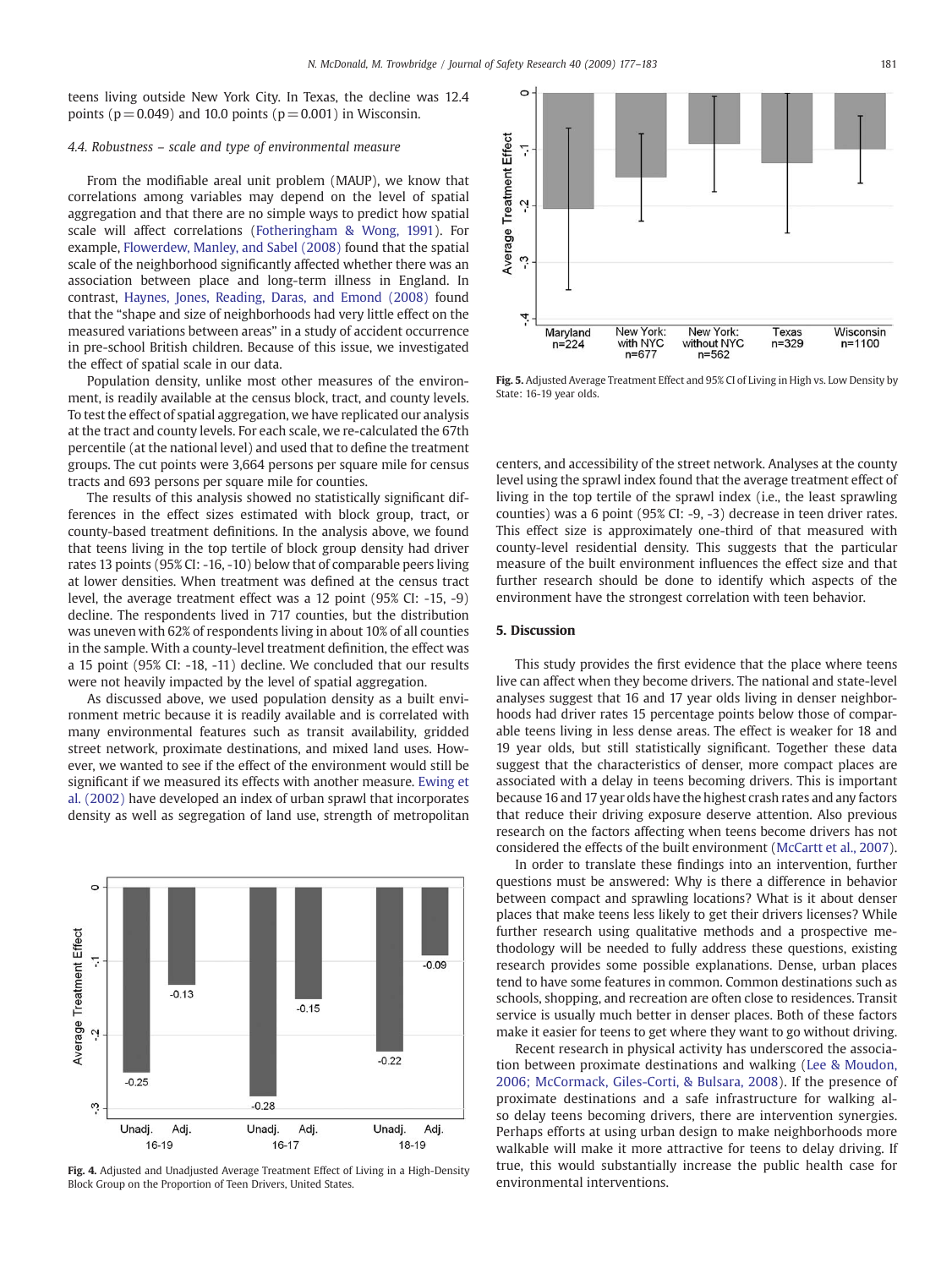<span id="page-5-0"></span>Similarly, if access to public transit is associated with delaying driving, that creates a public health case for subsidizing transit passes for teens. Because many urban areas rely on public transport to get teenagers to school, some cities have programs in place to provide transit passes to teens. However, there is substantial variation in the level of subsidy. For example, MUNI, the San Francisco transit provider, charges \$10 per month. The New York City school system provides students with 3 free transit trips per day. In Atlanta, MARTA charges \$10.50 for a 10 trip pass. This equates to \$42 per month if a student rode transit back and forth to school every day. Some providers, such as AC Transit in the San Francisco Bay Area, have tried providing free passes but found it too costly to continue (McDonald, Librera, & Deakin, 2004). The existence of pass programs in many cities and the links to the schools provide a mechanism to offer students high levels of mobility at a reasonable price. Additional subsidies from health agencies might be able to lower the cost of transit passes in areas where they are high.

While the evidence of a link between where teens live and their driver status is exciting, this study has several limitations that deserve mention. First, there is a possibility that unobserved factors, which are correlated with density, are the true reason that teens in denser areas delay driving. For example, if Department of Motor Vehicle (DMV) offices located in denser areas had substantially longer wait times and delays in scheduling driver exams and this led teens to postpone becoming a driver, than the effect we observe could be a spurious correlation. While we cannot rule this out, the effect of living at higher density was observable whether we used the 67th, 75th, or 80th percentiles as the cutoff for high density. Our choice of the 67th percentile meant that we were not simply looking at teens living in cities where we might expect DMVs to be especially congested. Another limitation of the study is that it does not address how the introduction of GDL regulation might affect these findings. These data were collected in 2001 at a time when many states were just implementing their programs. Because GDL requirements limit driving exposure of 16 and 17 year olds, that might lessen the effects observed here. However, the analysis in Wisconsin and Maryland – where the younger teens were subject to GDL regulations – still found that higher density areas had significantly lower driver rates for 16 and 17 year olds. Due to sample size limitations, we were only able to conduct state-level analyses for Maryland, Wisconsin, Texas, and New York. To ensure the robustness of findings, it would be preferable to analyze multiple states. Finally, the effect of political boundaries was not addressed due to our research design.

#### 6. Conclusion

The results of this study demonstrate a clear association between population density and whether teens are drivers. Consistent with expectations, teens living in less dense areas are more likely to be drivers than their counterparts living in more compact areas. More research is needed to identify the precise mechanism of the built environment's impact on age of driving initiation by teens. However, given the demonstrated ability of delaying licensure and limiting driving exposure by 16 and 17 year olds to decrease fatalities from motor-vehicle crashes among adolescents, it is clear that built environment factors such as density should be considered when designing future teen driver safety programs.

#### Acknowledgements

We would like to thank Susan Baker (Johns Hopkins School of Public Health), Li-Hui Chen (Centers for Disease Control) and Brian Tefft (AAA Foundation) for sharing their database of state young driver licensing requirements with us. Reid Ewing and his colleagues also generously made their Sprawl Index available for our analysis.

#### References

- Abadie, A., Drukker, D., Herr, J. L., & Imbens, G. W. (2004). Implementing matching estimators for average treatment effects in stata. State Journal, 4(3), 290−311.
- Abadie, A., & Imbens, G. W. (2007). Bias corrected matching estimators for average treatment effects. Working Paper. Retrieved December 13, 2007 from http:// ksghome.harvard.edu/~aabadie/bcm.pdf
- Agresti, A., & Finlay, B. (1997). Statistical methods for the social sciences. Upper Saddle River, NJ: Prentice Hall.
- Bhat, C. R., & Pulugurta, V. (1998). A comparison of two alternative behavioral choice mechanisms for household auto ownership decisions. Transportation Research. Part B: Methodological, 32(1), 61−75.
- Centers for Disease Control and Prevention [CDC]. (2007). Teen drivers: Fact sheet.Retrieved February 15, 2008, from <http://www.cdc.gov/ncipc/factsheets/teenmvh.htm>
- Cervero, R., & Kockelman, K. (1997). Travel demand and the 3Ds: Density, diversity, and design. Transportation Research. Part D, Transport and Environment, 2(3), 199−219. Chen, L. H., Baker, S. P., & Li, G. (2006). Graduated driver licensing programs and fatal
- crashes of 16-year-old drivers: A national evaluation. Pediatrics, 118(1), 56−62. Crane, R. (2000). The influence of urban form on travel: An interpretive review. Journal
- of Planning Literature, 15(1), 3−23. Ewing, R. H., & Cervero, R. (2001). Travel and the built environment: A synthesis. Tran-
- sportation Research Record, 1780, 87. Ewing, R. H., Pendall, R., & Chen, D. D. T. (2002). Measuring sprawl and its impact. Washington, DC: Smart Growth America.
- Ewing, R. H., Schieber, R. A., & Zegeer, C. V. (2003). Urban sprawl as a risk factor in motor vehicle occupant and pedestrian fatalities. American Journal of Public Health, 93(9), 1541−1545.
- Flowerdew, R., Manley, D. J., & Sabel, C. E. (2008). Neighbourhood effects on health: Does it matter where you draw the boundaries? Social Science & Medicine,  $66(6)$ , 1241−1255.
- Fotheringham, A. S., & Wong, D. W. S. (1991). The modifiable areal unit problem in multivariate statistical analysis. Environment and Planning A, 23(7), 1025−1044.
- Frumkin, H., Frank, L. D., & Jackson, R. (2004). Urban sprawl and public health designing, planning, and building for healthy communities. Washington, DC: Island Press.
- Gonzales, M. M., Dickinson, L. M., DiGuiseppi, C., & Lowenstein, S. R. (2005). Student drivers: A study of fatal motor vehicle crashes involving 16-year-old drivers. Annals of Emergency Medicine, 45(2), 140−146.
- Handy, S. (1996). Methodologies for exploring the link between urban form and travel behavior. Transportation Research. Part D, Transport and Environment, 1(2), 151−165.
- Handy, S. (2005). Critical assessment of the literature on the relationships among transportation, land use, and physical activity. Special Report 282 Washington, DC: Transportation Research Board.
- Haynes, R., Jones, A. P., Reading, R., Daras, K., & Emond, A. (2008). Neighbourhood variations in child accidents and related child and maternal characteristics: Does area definition make a difference. Health and Place, 14(4), 693−701.
- Imbens, G. W. (2004). Nonparametric estimation of average treatment effects under exogeneity: A review. The Review of Economics and Statistics, 86(1), 4−29.
- Lee, C., & Moudon, A. V. (2006). The  $3Ds + R$ : Quantifying land use and urban form correlates of walking. Transportation Research. Part D, Transport and Environment, 11, 204−215.
- Lunceford, J. K., & Davidian, M. (2004). Stratification and weighting via the propensity score in estimation of causal treatment effects: A comparative study. Statistics in Medicine, 23(19), 2937−2960.
- McCartt, A. T., Hellinga, L. A., & Haire, E. R. (2007). Age of licensure and monitoring teenagers' driving: Survey of parents of novice teenage drivers. Journal of Safety Research, 38(6), 697−706.
- McCartt, A. T., Shabanova, V. I., & Leaf, W. A. (2003). Driving experience, crashes and traffic citations of teenage beginning drivers. Accident Analysis and Prevention, 35 (3), 311−320.
- McCormack, G. R., Giles-Corti, B., & Bulsara, M. (2008). The relationship between destination proximity, destination mix and physical activity behaviors. Preventive Medicine, 46(1), 33−40.
- McDonald, N. C., Librera, S., & Deakin, E. (2004). Free transit for low-income youth: Experience in the San Francisco Bay Area. Transportation Research Record, 1887, 153−160.
- National Highway Traffic Safety Administration [NHTSA]. (2005). Traffic safety facts (2004 data): Young drivers. Retrieved January 6, 2006, from [http://www-nrd.nhtsa.dot.gov/](http://www-nrd.nhtsa.dot.gov/pdf/nrd-30/ncsa/TSF2004/809918.pdf) [pdf/nrd-30/ncsa/TSF2004/809918.pdf](http://www-nrd.nhtsa.dot.gov/pdf/nrd-30/ncsa/TSF2004/809918.pdf)
- Oakes, J. M., & Johnson, P. J. (2006). Propensity score matching for social epidemiology. Methods in social epidemiology (pp. 370−392). San Francisco: Jossey-Bass, Inc.
- Rubin, D. B. (1974). Estimating causal effects of treatments in randomized and nonrandomized studies. Journal of Educational Psychology, 66(5), 688−701.
- Shope, J. T. (2006). Influences on youthful driving behavior and their potential for guiding interventions to reduce crashes. Injury Prevention: Journal of the International Society for Child and Adolescent Injury Prevention, 12(Suppl 1), i9−i14.
- Shope, J. T., & Molnar, L. J. (2003). Graduated driver licensing in the United States: Evaluation results from the early programs. Journal of Safety Research, 34(1), 63−69.
- Shope, J. T., Molnar, L. J., Elliott, M. R., & Waller, P. F. (2001). Graduated driver licensing in Michigan: Early impact on motor vehicle crashes among 16-year-old drivers. JAMA : The Journal of the American Medical Association, 286(13), 1593−1598.
- Train, K. E. (1986). Auto ownership and use: An integrated system of disaggregate demand models. Qualitative choice analysis: Theory, econometrics, and an application to automobile demand (pp. 134−170). Boston: MIT Press.
- Trowbridge, M. J., & McDonald, N. C. (2008). Urban sprawl and miles driven daily by teenagers in the United States. American Journal of Preventive Medicine, 34(3), 202−206.